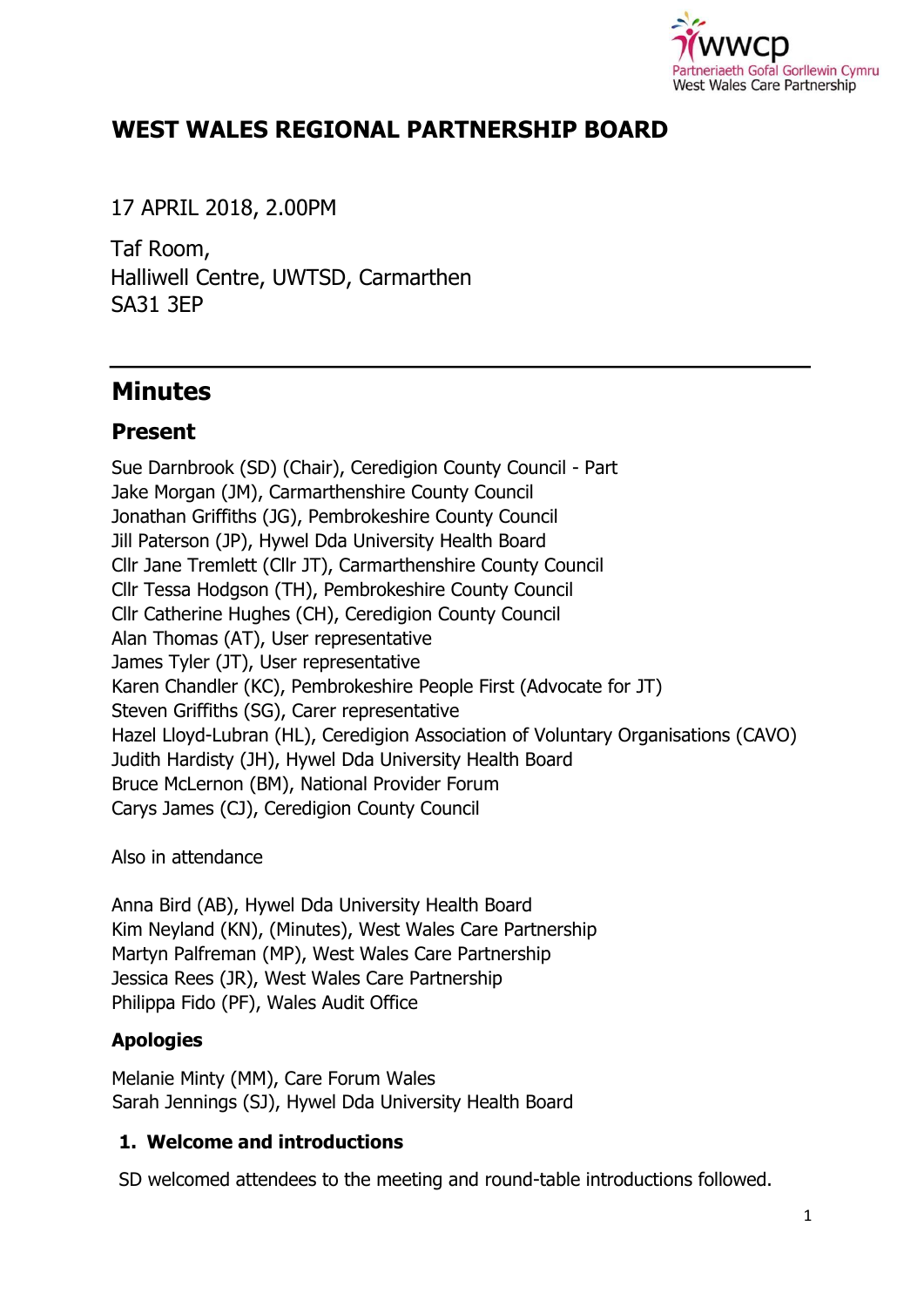### **2. Apologies**

These were noted.

# **3. Election of Chair and Vice Chair**

SD advised that due to her new role within Ceredigion County Council, she would no longer be Statutory Director of Social Services and would therefore be standing down as member and Chair of the RPB.

CH formally nominated CllrJT as Chair and agreement to her appointment was unanimous. JH was then nominated as Vice Chair, filling the vacancy left by CllrJT's election as Chair. Once again, agreement to her appointment was unanimous. It was further agreed that, in line with the RPB's terms of reference, both appointments would be for 12 months.

CllrJT thanked SD for her service as Chair of the RPB and her significant contribution to the work of the partnership and this was endorsed by all members.

### **4. Minutes of previous meeting held on 16 February 2018 and Matters Arising:**

These were approved.

Matters Arising:

#### Item 3 – Board Membership update

MP advised that, in line with the instructions of the RPB, expressions of interest had been invited for additional service user and carer representatives and a national third sector representative. A number of expressions of interest had been received from users and carers and these would be considered shortly by MP and HL on behalf of the Board. Interviews would be held if appropriate on 23 April.

No expressions of interest had been received from national third sector organisations, although MP reported that he was hoping to talk to a representative from Action for Children in the next few weeks over the possibility of their joining the Board. A further report at the next meeting was requested. **ACTION: MP** Item 7 – Third Sector contribution to care and support in Wales update

MP advised that a composite report on the work to develop a regional preventions framework, undertaken on behalf of the partnership by Practice Solutions, and recommended next steps in relation to supporting the third sector, would be prepared for the June meeting of the RPB. **ACTION: MP**

Item 8 – Regional provider forum and citizen panel

MP advised that in-principle proposals for both the above had been considered by the Integrated Commissioning and Preventions Programme Board and that these would be brought to the RPB for consideration at its June meeting. **ACTION: MP**

Item 10 – Transforming Clinical Services update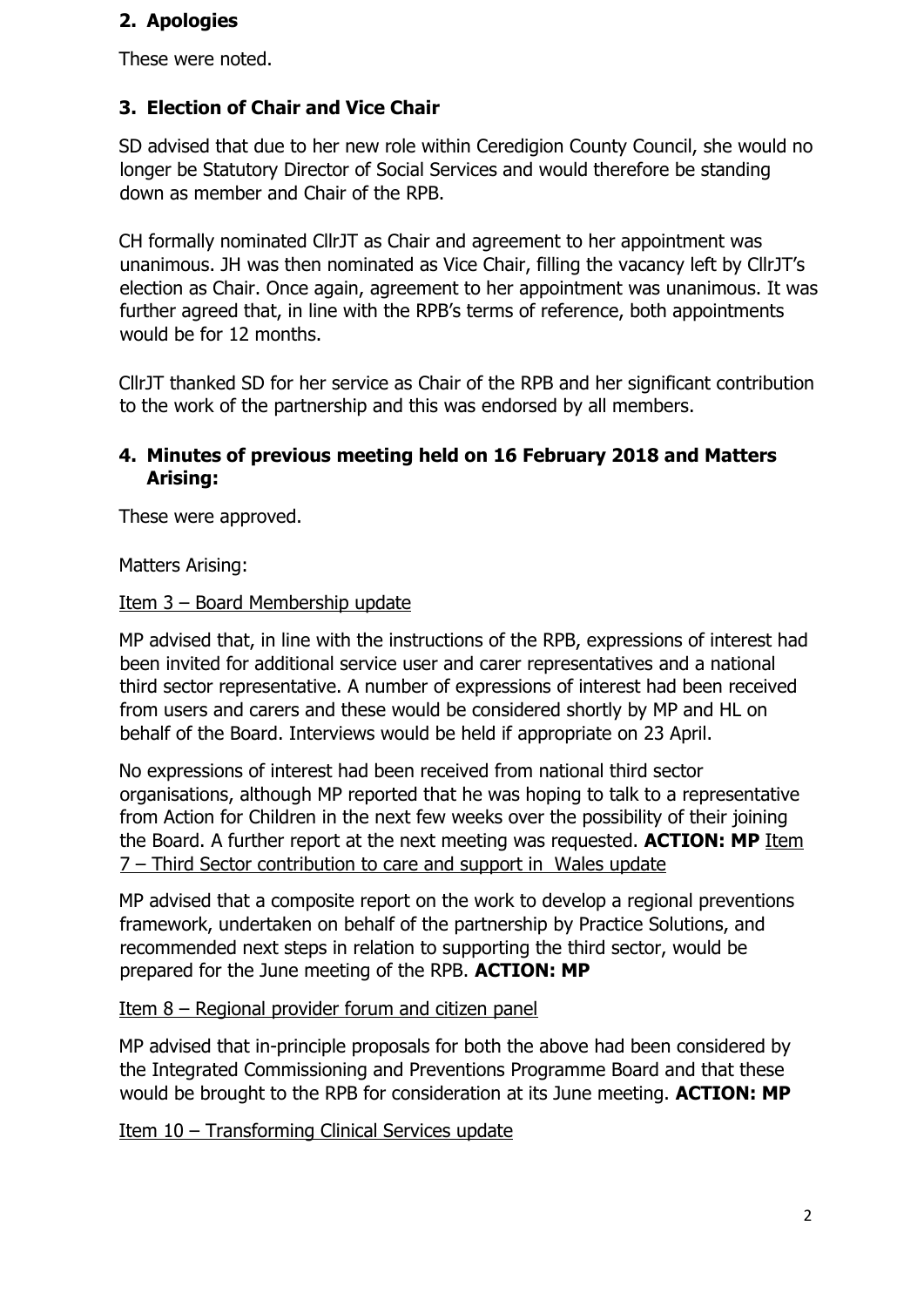JP advised the board that the TCS team had narrowed down the options for consultation to 3. Formal consultation on these options was due to commence imminently, with recommendations being made to a public meeting of the Health Board in the Autumn. The Board would be updated on progress in the interim period.

#### Item 13 – Parliamentary Review update

JM advised that a national delivery plan to address the findings of the Parliamentary Review was expected in June. Ministers had announced funding of £100 million over the next two years (the transformation fund) to support the transformation of health and care along the lines recommended within the Review. Regional bids would be expected over the Summer and a request had been received from the Cabinet Secretary for Health and Social Care for the submission of preliminary ideas from each region on priority areas for change, and existing effective practice that they planned to upscale with the new funding. What was clear was that proposals would need to evidence transformational change and the ability to shift the 'demand curve'.

It was noted that a response to the Cabinet Secretary's letter would be drafted on behalf of the RPB and signed off for the statutory partners by the Directors of Social Services, and JP and SJ for HDdUHB, prior to submission. **ACTION: MP**

Over the coming period mechanisms would be identified to ensure that wider partners were involved in the development of bids for the transformation fund.

#### Item 13 – Regional event, 24 May, Llanelli

MP reminded members of the regional conference on 24 May and encouraged people to attend. He advised that the Minister for Children and Social Services would be opening the conference. Further details would be circulated shortly. **ACTION: MP**

## **5. West Wales Area Plan – Update and delivery**

MP advised members that the Area Plan approved in February had been endorsed by statutory partners and published on 28 March. Links had been provided to the document via the West Wales Care Partnership website [http://www.wwcp.org.uk](http://www.wwcp.org.uk/) and the new, interactive West Wales Data Portal [http://www.wwcp-data.org.uk](http://www.wwcp-data.org.uk/), developed in partnership with the Local Government Data Unit which provided the functionality for regular updating of the Plan and supporting data sets.

It was noted that an easy read version had been developed and would be published shortly in Welsh and English. A request was made that in the future accessible versions of documents be available at the time of publication and this was noted.

# **6. Carers' Delivery Plan 2018-19**

AB introduced the plan to the board, presenting an updated version of the previous plan, for the Board's approval. SG spoke of the importance of the plan being regularly updated and for appropriate engagement with carers to ensure that their concerns were reflected and addressed in the Plan. AB stated that a quality assurance group is in the process of being formed and carers' views would be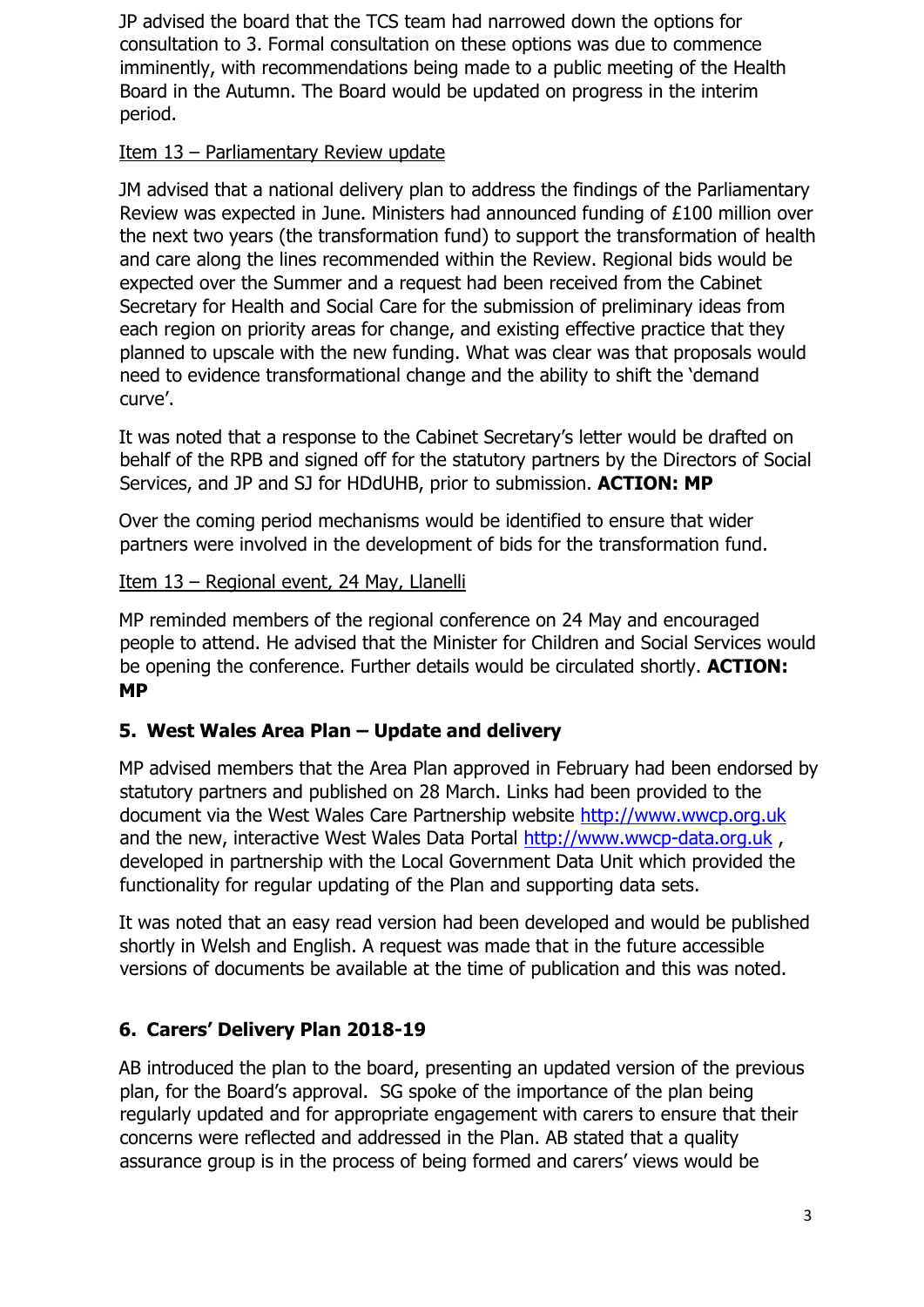captured to form a baseline against which to measure progress, and the impact of the Plan, in a year's time.

HL stated that the work being undertaken for the region on prevention emphasised the role of carers in this regard.

AB thanked the board for their comments on the plan and asked for recommendation to endorse the plan. She also advised that Welsh Government was putting together a ministerial board for carers and would be asking RPBs to nominate representatives with the first meeting in June.

# **7. Regional Governance**

MP advised that work was ongoing on the development of the overarching agreement and establishment of joint arrangements between statutory partners to facilitate decision-making and provide governance for pooled funds and other partnership arrangements. Joint regional scrutiny arrangements would be key to the model and MP gave assurance that elected members would be fully engaged in the development of these to ensure appropriate political balance etc.

JT asked whether the proposals would undermine the user and carer voice if they were not included in the new structures. MP gave assurance that the role of the RPB in overseeing integration in West Wales and calling partners to account for their activity would be protected under the new arrangements.

A further update would be brought to the RPB in June. **ACTION: MP**

## **8. Integrated Care Fund Update**

MP advised that the final quarter report for 2017-18 would be brought to the Board for noting in June and briefly updated the Board on progress in relation to the production of the programme for 2018-19. The Revenue Investment Plan and local Capital proposals would be brought for approval at the meeting in June. Final guidance on new Capital funding being made available from 2018-19 to support large-scale, regional programmes was expected shortly. Discussions had begun with housing and other colleagues over possible programmes to be supported through this new funding.

Concerns were raised over the late notice of allocations from Welsh Government and MP advised that these concerns were being fed through on behalf of the Region. HL stressed the need to free up funding for new projects rather than allowing projects to roll over into the next financial year. KN advised that approaches to achieve this, and to obtain more consistency across the Region were being pursued through the regional ICF forum.

PF provided a brief overview of the national review of ICF being undertaken by Wales Audit Office. She advised that fieldwork would take place in June, with a number of RPB members involved in the process. Interim findings for West Wales would be brought to the RPB in the autumn.